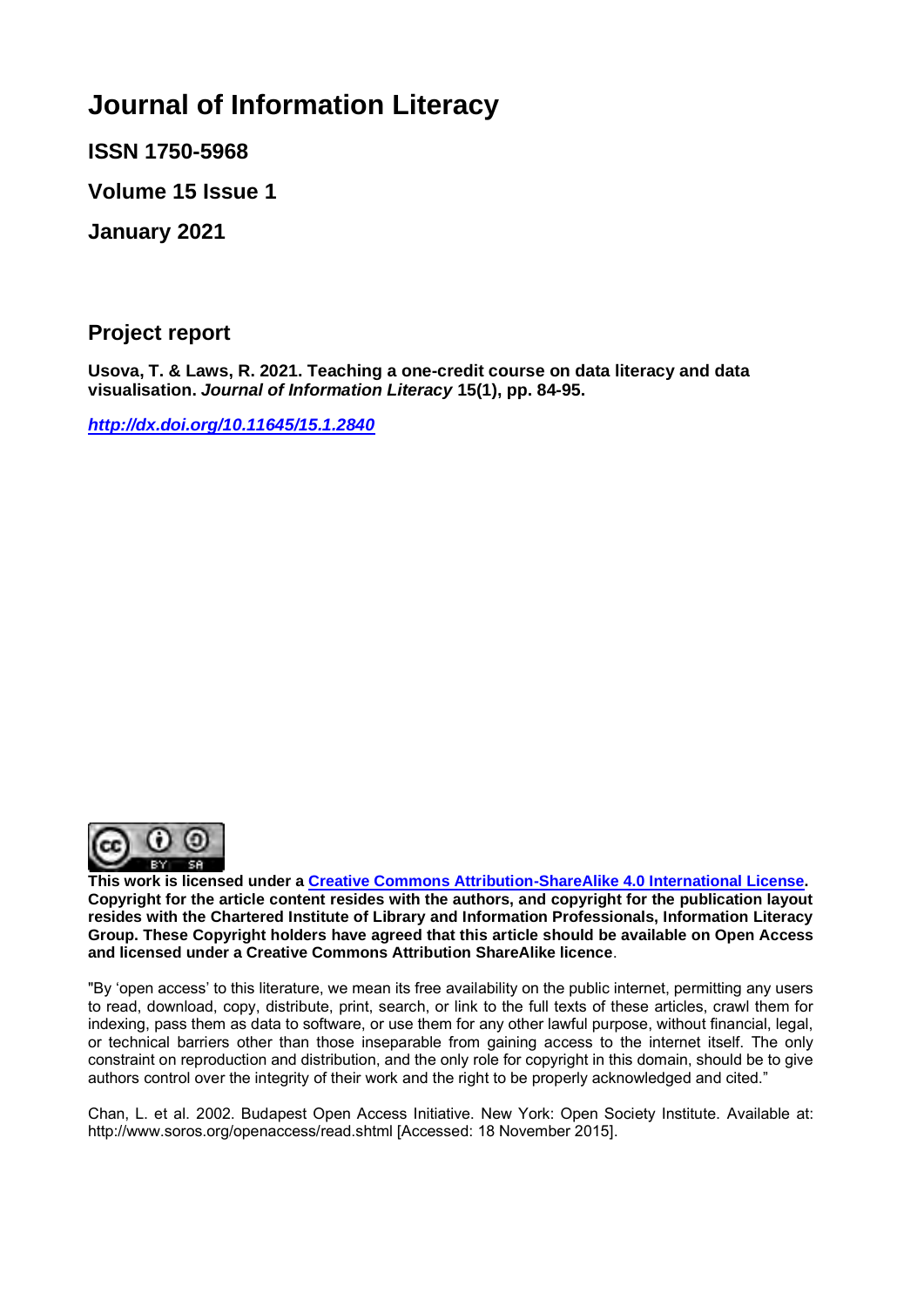# **Teaching a one-credit course on data literacy and data visualisation**

**Tatiana Usova, Associate Director, Georgetown University Qatar Library. Email: [tu44@georgetown.edu](mailto:tu44@georgetown.edu) ORCID: [0000-0003-3431-3892](https://orcid.org/0000-0003-3431-3892)**

#### **Robert Laws, Technology and Instruction Librarian, Georgetown University Qatar Library. Email: [rdl27@georgetown.edu](mailto:rdl27@georgetown.edu) ORCID: [0000-0002-6679-5374](https://orcid.org/0000-0002-6679-5374)**

## **Abstract**

Data literacy skills are becoming critical in today's world as the quantity of data grows exponentially and becomes the 'currency' of power. In spring 2020, a team of two librarians piloted a new one-credit course in data literacy and data visualisation. This report explains the rationale behind the project and discusses the place of data literacy within information literacy (IL) instruction. The authors describe the pilot's learning objectives, topics covered, course design, the structure of assignments and the delivery of the course. They analyse the feedback received on the course and suggest ways to refine their practice.

The article calls for a re-envisaging of the library's role in data literacy instruction. It aims to address how librarians can extend their current practice of teaching IL to data literacy and why it is important. The authors' experience may inspire other academic librarians to incorporate data literacy and data visualisation into their teaching practice.

## **Keywords**

curriculum design; data visualisation; data literacy; digital literacy; information literacy; Qatar; teaching

### **1. Introduction**

In today's world, the quantity of and access to data (we define data as information that can be described categorically or numerically and organised into larger datasets for reference and analysis) are growing exponentially. Our data-rich information landscape poses a distinct challenge for students: How can undergraduates become proficient and responsible users of the data that they encounter in their studies or produce as part of their research? This challenge is nothing to take lightly and requires serious engagement at all levels of academia. The library is a key player in addressing this issue. Librarians, building on their expert knowledge of information literacy (IL), are in an ideal position to develop and share their expertise in this area. Through focused instruction, the library can empower students with data literacy skills that will benefit them in their subsequent coursework and careers.

The innovative teaching practice described in this report offers a way to address the issue and help students gain these critical data literacy skills. Based on a review of the existing literature, we define data literacy as the ability to find, analyse, interpret and effectively communicate data and key insights derived from it. At Georgetown University in Qatar (GU-Q), an undergraduate institution offering a Bachelor of Science in Foreign Service degree to about 350 students, data literacy and its associated fields of knowledge, such as data collection and organisation, data management, data analysis, and data visualisation are not taught in a systematic way. Only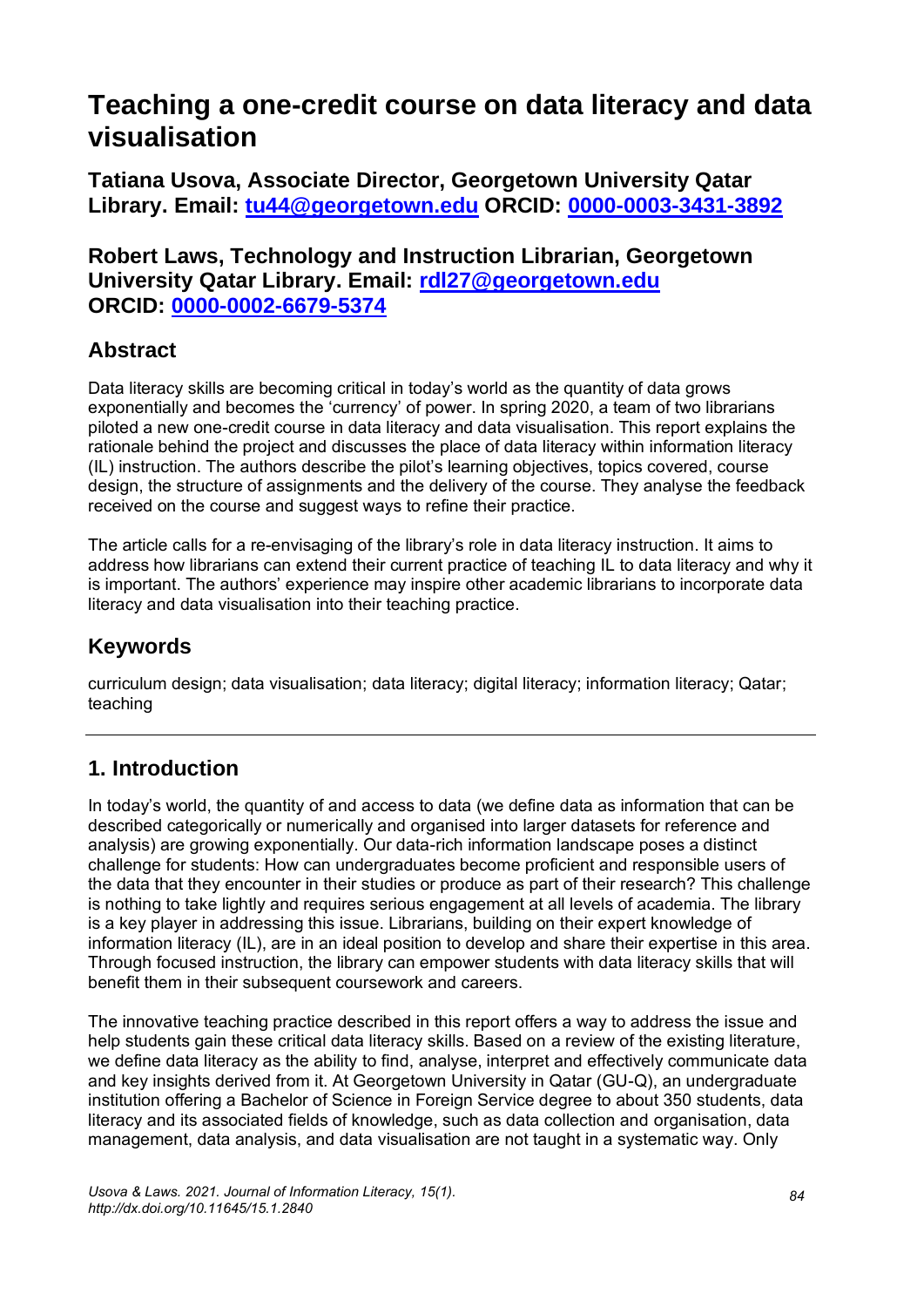very few courses – Economics in particular – call for data-related assignments. In some Economics courses, faculty introduce students to R and SPSS (a programming language and a software package used in statistical analysis), but they are short of time to teach the foundational concepts of data literacy. The expectation is that on arrival in class students have sufficient knowledge and experience of using Excel, Google Sheets, and data visualisation software. The gap between faculty expectations and students' inadequate knowledge in this area then becomes an issue and a source of frustration for both parties.

To address the problem, two GU-Q librarians teamed up in spring 2020 to pilot a one-credit course in data literacy and data visualisation. The objectives were to give students a chance to learn important data literacy concepts, build practical skills by working hands-on with data and data visualisation software, and fill the existing knowledge gap.

In this article, we share our experience about how we approached the development of the onecredit course – its structure, assignments, the evaluation of its impact, and the lessons learned from the experience. Through a review of current literature on data literacy instruction, we will examine the project's place within the larger framework of IL and explain the reasons for the library's engagement with it. Our critical analysis of scholarship on the topic and successful experimentation offer support for the argument that librarians can play a vital role in helping students develop and build data literacy competencies, transferable to academic and professional contexts. However, to accomplish this, we also suggest librarians need to upskill and rethink IL instruction. The innovative practice described below may be of use to librarians who are considering teaching or who want to expand their engagement with data literacy instruction.

### **2. Literature review**

IL and library services have evolved over the past few decades. Emerging technologies like graphical creation tools, data management software, and access to vast quantities of data have offered new ways of working with information. In response to the changing information landscape, libraries engage in promoting meta-literacy skills, such as data and visual literacy. These literacies are increasingly seen as critical knowledge that students need to master to succeed in the world today (Carlson et al., 2015; D'Ignazio & Bhargava, 2018; Kim, 2016; Prado & Marzal, 2013; Shorish, 2015; Stephenson & Caravello, 2007). To better prepare for the future and improve their odds of getting hired, undergraduates should add data and visual literacy skills to their toolbox.

Who in academia can help students develop these competencies? While faculty appear to be one obvious resource, they have varying levels of knowledge of and interest in the technology necessary to support students in developing the skills of data analysis and data visualisation, which leads to challenges. In surveys conducted with faculty and students concerning instruction that depended on data literacy, there was a disconnect between the skills faculty assumed students had, and student uncertainty about how to learn specialised skills (Carlson et al., 2011). This obvious skill gap presents a window of opportunity for libraries. Librarians, due to their expertise in the area of IL, are well-positioned to expand their teaching to include data and visual literacy. Prado and Marzal (2013) affirm that 'several authors have called upon librarians, particularly university librarians, to further data literacy in information literacy training programs' (p. 124). For decades, librarians have built their professional abilities in IL and became recognised as experts. It is logical to capitalise on the knowledge and services already offered.

Being affiliated with an American academic library, our instructional activities are guided by reference documents developed by the Association of College & Research Libraries (ACRL), such as *Framework for Information Literacy for Higher Education* (2016) and *Visual Literacy*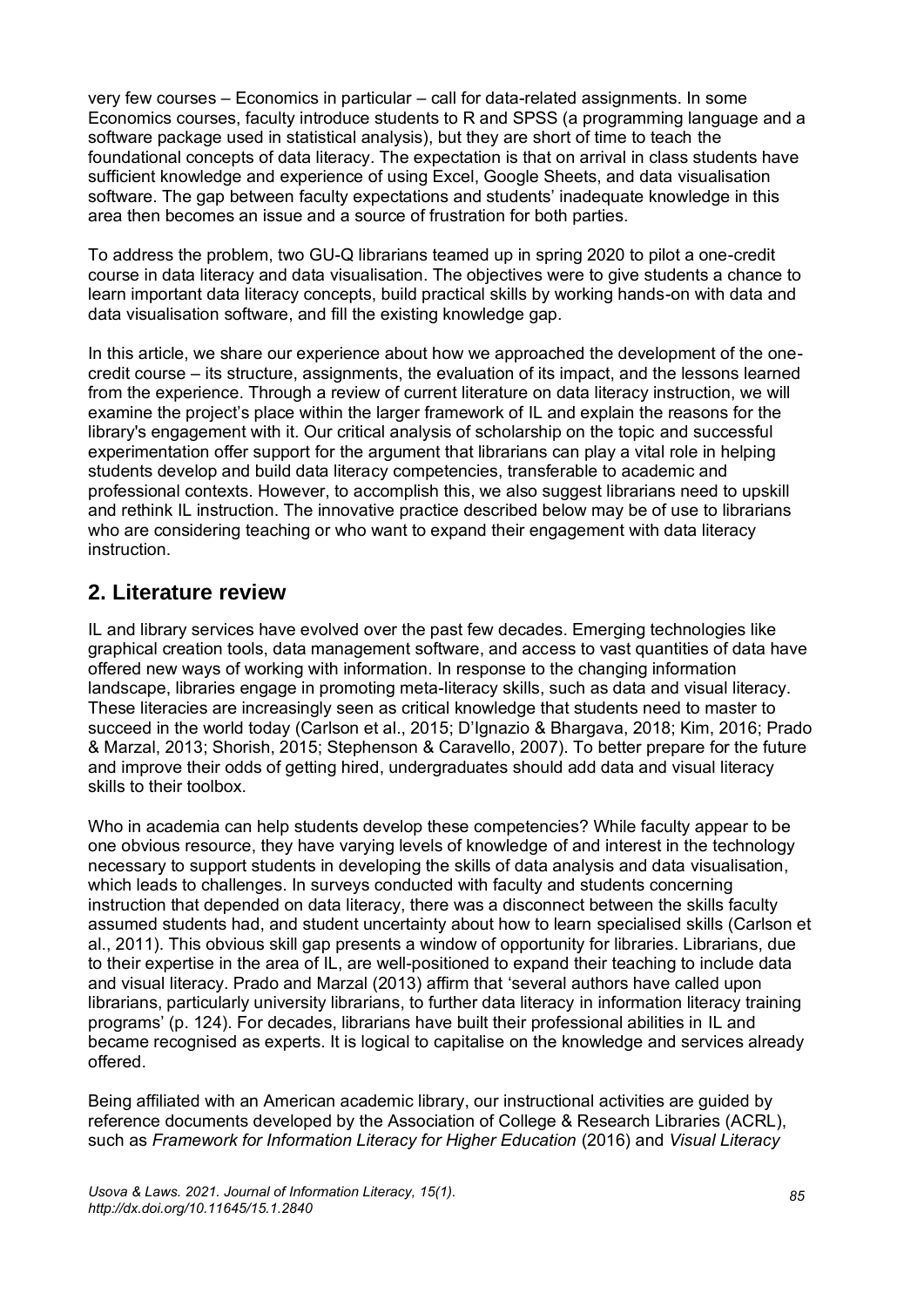*Competency Standards for Higher Education* (2011). Although these are well-written documents, they do not quite address literacies associated with emerging information practices. The first document does not clearly define data literacy and its place in relation to IL. The latter 'focuses more on the interpretation and use of visual imagery and media outside of the data context' (Womack, 2014, p. 14). Even though there are no formally developed ACRL data literacy standards, there has been some work done by librarians in this area. Post-secondary libraries are beginning to include a number of aspects of data literacy in their instructional programs. Dai (2019) confirms that 'data literacy, and its variations (data information literacy, research data literacy and science data literacy in terms of terminology), has been viewed by the library community as a subset, or extension, of information literacy' (p. 2).

Furthermore, there has been considerable work on the development of what constitutes data literacy competencies. This work has been focused on skills, such as finding and evaluating data, data documentation, preservation, and sharing (Shorish, 2015). Prado and Marzal (2013) interpret them as 'a suite of data acquisition-, evaluation-, handling-, analysis- and interpretation-related competencies' (p. 124). Dai (2019) considers three approaches to data literacy, of which the first one – 'critical thinking applied to evaluating data sources and formats and interpreting and communicating findings' (p. 2) – resonates the most with undergraduate education. Basically, what emerges from the body of literature is that data literacy becomes an essential competency, and its inclusion in libraries' instructional programs allows 'libraries to contribute to both data and information literacy, as part of their mission to further knowledge and innovation' [\(Prado & Marzal, 2013, p. 123\).](https://www.zotero.org/google-docs/?1ejahw) The demands on students, as they advance in their studies and then enter the workforce, make it essential that librarians help them to develop these skills.

An important aspect of discussions about data literacy is the role and value of data visualisation. This is one of the many different competencies associated with data literacy (NAS Colloquia, 2018; Womack, 2014). Since emerging technologies place a great emphasis on visual information, data visualisation becomes a preferred way to communicate. Business and governmental organisations make expansive arguments using data-driven visualisations when evaluating operations and making decisions (Few & Edge, 2007). Therefore, the need arises for students to have a certain level of proficiency in how to 'speak' data and make it an important component of data literacy.

As mentioned earlier, based on the growing demands, data literacy and data visualisation are slowly being integrated into existing teaching. There are several studies describing different approaches that librarians take in teaching data literacy (Dai, 2019; Prado & Marzal, 2013; Shorish, 2015). Some scholars view teaching data literacy as part of IL (Dai, 2019; Prado & Marzal, 2013; Shorish, 2015; Womack, 2014). The literature asserts that the more impactful approaches to data literacy instruction have focused on librarians working directly with students, either in the classroom, partnering with faculty, or through providing workshops and specialised instruction (Dai, 2019). Data literacy is concurrently offered through one-on-one consultations, reference desk instruction, drop-in sessions, and online tutorials (Prado & Marzal, 2013). There is no one uniform approach to ensure consistency of instruction. More often, data literacy is taught sporadically based on demand. There are credit courses taught by non-librarians but not much has been written about librarians delivering data literacy credit-bearing instruction.

Our review of existing literature shows that there is an acknowledgement of the growing importance of data and visual literacy, as well as recognition of the library as a key player in helping teach students these skills. Within this framework, our project aimed to offer students both an understanding of the concepts of data literacy and a set of practical skills built upon data literacy competencies.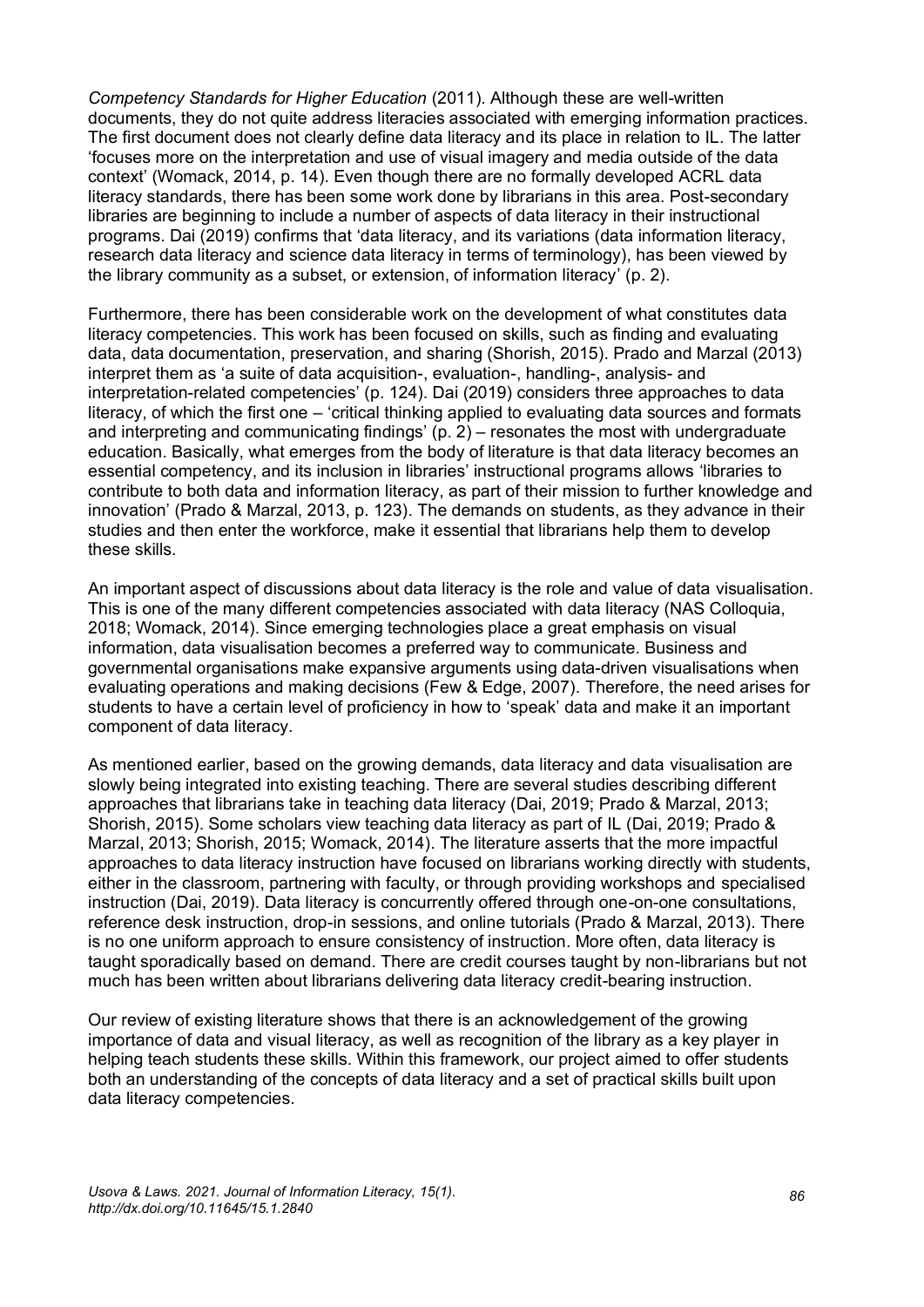## **3. One-credit course on data visualisation and data literacy**

We started our pilot project in the winter of 2019. The main objective of our initiative was to prepare students to be responsible readers of data, with a focus on finding, evaluating, interpreting, and synthesising information. We also wanted to develop effective communicators of information, via compelling data visualisations and storytelling with data. Our approach was the creation of a one-credit course that would allow us to spend substantial time delivering instruction and working hands-on with students. This was preferable to offering drop-in sessions since we could ensure attendance, provide more substantive instruction, and track student progress over time. We chose not to approach faculty to make it part of an existing course, since we wanted the material covered to be interdisciplinary, and preferred to focus student attention on data literacy and visualisation skills, independent of any other curricular priority that would exist with an embedded model.

The first task was to get approval from the curriculum committee. After the proposal was submitted to the committee and accepted in February 2019, the course was set to be taught in spring 2020. Our one-credit instruction would be offered face-to-face and spread over six weeks at the beginning of the term, with two hours per week for a total of 12.5 contact hours. To encourage active student engagement, we planned to incorporate a lot of active learning techniques and hands-on activities. To achieve this effectively, we kept the class size limited to 14 students.

In preparation for teaching, it was necessary to update our skills to ensure the quality of our instruction. We spent the summer becoming proficient in the tools we wanted students to use in the course. At the same time, we focused on reviewing professional literature, choosing course textbooks, taking numerous preparatory courses on data visualisation, and liaising with faculty from other universities teaching data visualisation courses. This preparation took a considerable amount of time and effort on our part, but it was an important step for us to get ready and build our confidence.

Interest in the course was high. After only a week of open registration, the course had filled up and there was a waitlist of four students. The registered cohort consisted predominantly of second-year undergraduates as well as two first-years and a final-year undergraduate.

To organise course content and facilitate communication with students, we created a new course in Canvas where we placed all instructional materials. The Canvas course was a single place for students to upload class assignments, take quizzes, review class presentations, get links to required readings and practice datasets.

We identified four learning outcomes for the course. On completion of the course, we expected students to be able to:

- Understand effective design principles and be able to apply them in visual communication.
- Grasp the concept of a dataset and know where to find and gather datasets as well as how to interpret them and generate informative visualisations.
- Use digital tools to organise and display quantitative and qualitative data.
- Incorporate effective visual design and data visualisation into personal and professional self-promotion.

Key topics were selected that we felt needed to be covered in the course, to ensure students not only learned basic principles of effective data visualisation and design, but also mastered relevant software, and could apply new skills to practical, real-life scenarios. In addition to these specific data and visual literacy skills, the course also aimed to improve student communication,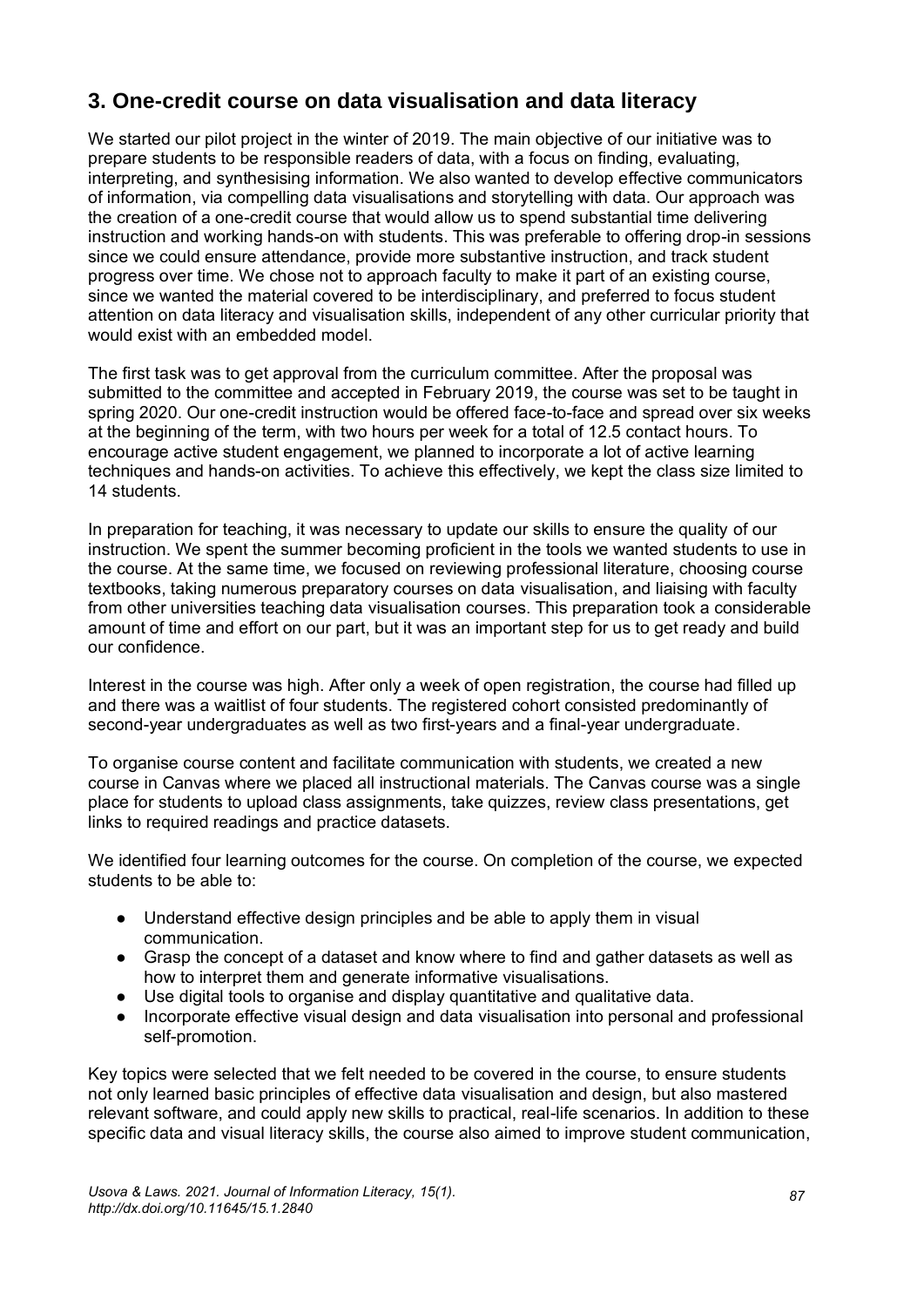analytical, and critical thinking skills. We wanted students to develop competencies that they could apply in any academic discipline as well as in their professional and personal life.

Classes were generally divided into two parts: the first half of the class was lecture-based, and the second half was devoted to discussions and hands-on practice. We also provided afterclass assistance if students needed advice or help. The assigned readings were from two textbooks (Knaflic, 2015; Yau, 2013), complemented by several videos on data visualisation from LinkedIn Learning courses to accommodate different learning styles.

We scaffolded instruction to support student learning, breaking down the material into intelligible concepts and moving students gradually from simple to complex ideas. We trained them in some basic data literacy competencies: ability to access data, critically evaluate its quality on the grounds of authority and reliability, handle and analyse data, draw meaning, and present it elegantly and ethically.

At the beginning of the course, the focus was on preparing students to be savvy consumers of information. We shared several examples of misleading graphs and charts with students, and asked them to recognise bias and spot misrepresentations of data. Building on examples like this, we moved from evaluation to handling data. As the course progressed, students worked with data: accessing, appraising, interpreting, and processing it. To facilitate their engagement with data, we created a list of open and subscription-based data banks, such as the IMF (International Monetary Fund), UNdata, the World Bank, Data Planet, and others. While students explored data sources, we specifically focused on discussing the provenance of information to make them appraise data credibility and reliability. We also instructed them on how to cite data sources.

Data cleaning was another core skill introduced during the course. Data from government sources, non-profits, and even business agencies is not always 'ready-to-use'. It requires some cleaning and understanding of what exactly it represents. Students learned the iterative process of how to locate and extract data, organise and analyse it, draw meaning, and gain new insights. The final outcome was to take raw data and transform it into attractive and impactful data visualisations.

To equip students with data visualisation competencies, we introduced students to two popular and widely used tools: Google Sheets and Excel. By the third class we transitioned to Venngage as principal software to create more complex visualisations, including maps and infographics. We assumed that not every student had a strong technical background, so we chose Venngage for its gentle learning curve. The software offered a variety of visualisation types that were easy to create; it did not require programming skills, and could be taught within the 12.5 contact hours. This made the product more appealing, knowing that a complex tool like Tableau, an interactive data visualisation software, could create obstacles for some students, and potentially discourage them from finishing the course. We wanted to provide students with essential knowledge of data analysis and visualisation and leave them empowered to explore more complex solutions and software tools on their own.

Our teaching approach was grounded in constructivist learning theories, 'which view the learner as an active participant in constructing new knowledge' (D'Ignazio & Bhargava, [2018, p. 28\).](https://www.zotero.org/google-docs/?8IRfMV) While students gained core understanding of data visualisation principles through readings, we focused classroom activities on developing their practical skills. We asked students to complete assignments every week as we believe that the best learning happens through hands-on experience. In class, students created data visualisations following instructors' demonstrations and examples. At home, they continued to build their skills through more complex assignments related to class material.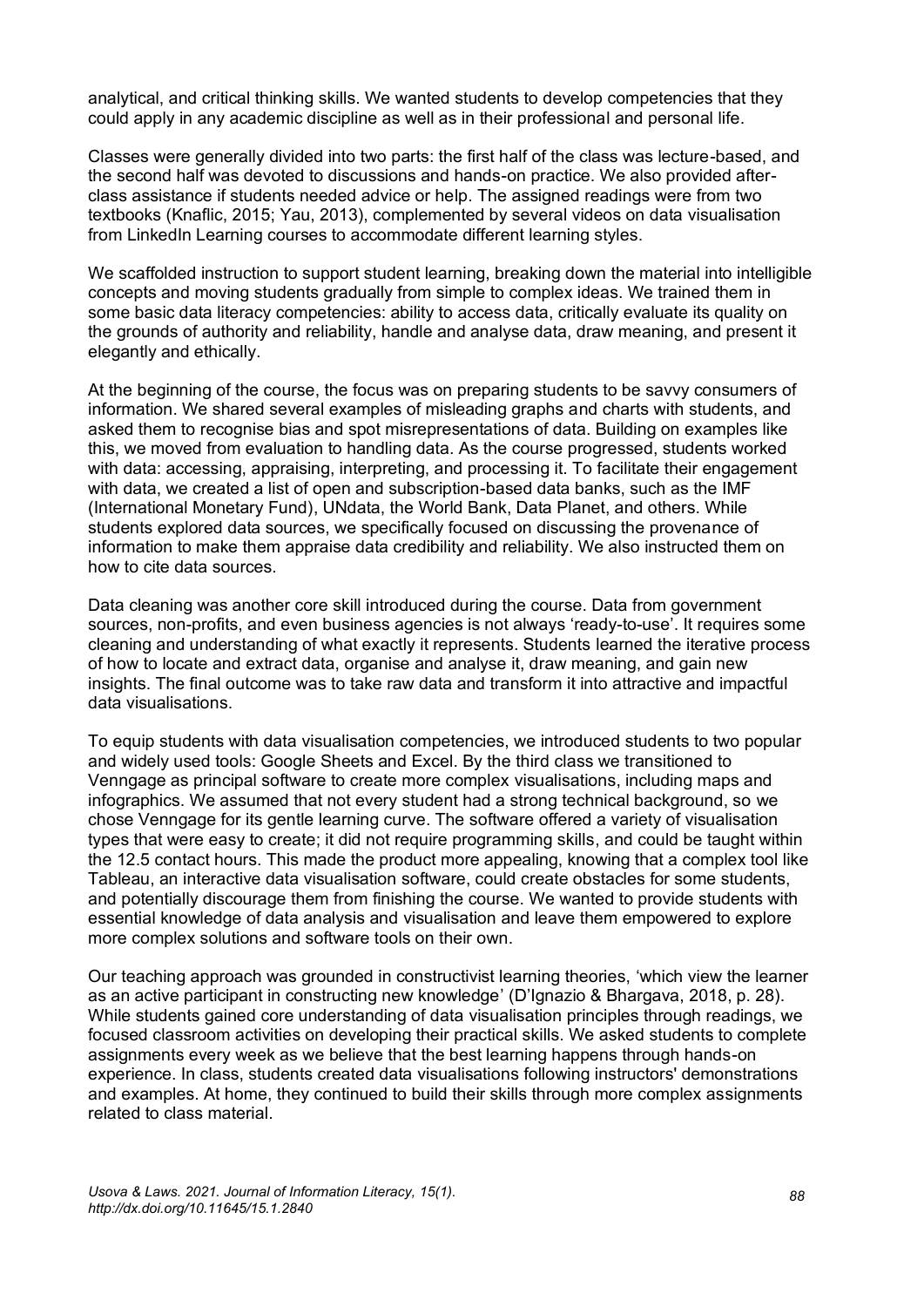For the final project, students were asked to work in groups of two and research a topic of their own choice. We encouraged them to come up with topics that stimulated their curiosity, and simultaneously engaged them with broad issues that are socially important. Students were expected to find real-world datasets, construct a story through data analysis, and develop a compelling narrative using at least three to five distinct data visualisations. We wanted their storyboards to be aesthetically appealing and to follow the fundamental design principles (for example: no clutter, accent on important elements, focus on clarity, accuracy in data presentation). In the last class, students were given ten minutes per group to present their final projects. The table below shows the course outline.

| Lesson                                                                         | <b>Objectives</b>                                                                                                                                                                                            | <b>Activities</b>                                                                                                                                                                                                                                                       |
|--------------------------------------------------------------------------------|--------------------------------------------------------------------------------------------------------------------------------------------------------------------------------------------------------------|-------------------------------------------------------------------------------------------------------------------------------------------------------------------------------------------------------------------------------------------------------------------------|
| 1. Data<br>visualisation<br>and basic<br>design<br>principles                  | Understand core concepts of<br>effective design.<br>Develop the ability to interpret<br>and critically analyse charts.<br>Generate charts in Google<br>Sheets that accurately convey<br>the meaning of data. | In class: evaluate and critique assigned<br>graphs from the news media, spot<br>misrepresentations of information.<br>Homework: create the best-suited<br>graphs in Google Sheets using provided<br>data; complete online quiz.                                         |
| 2. Data<br>discovery and<br>processing: how<br>to find, treat and<br>cite data | Locate and utilise credible<br>datasets.<br>Evaluate the quality of data.<br>Treat, clean and organise<br>data.<br>Create multivariable charts.<br>Properly attribute data<br>sources.                       | In class: clean a given dataset and<br>prepare a multivariable visualisation.<br>Homework: explore a list of data portals;<br>pick one dataset, clean and organise it;<br>create easy to understand graphs.                                                             |
| 3. Charts,<br>graphs, and<br>maps. Using<br>Venngage<br>software               | Understand the mechanics of<br>the Venngage software.<br>Generate various types of<br>visualisations (graphs,<br>timelines and maps) using the<br>Venngage tool.                                             | In class: use Venngage to create graphs<br>and geo-visualisations from provided<br>datasets.<br>Homework: use Venngage and create a<br>graph and a geo-visualisation from a<br>real-world dataset.                                                                      |
| 4. Storytelling<br>with Data                                                   | Sharpen skills of information<br>presentation in Venngage.<br>Create infographics.<br>Become familiar with<br>Venngage templates.                                                                            | In class: create infographics in<br>Venngage using provided data.<br>Homework: choose a dataset and create<br>an infographic in Venngage;<br>conceptualise the final project, conduct<br>exploratory data research and analysis,<br>write a short synopsis of the idea. |
| 5. Tools for<br>independent<br>learning and<br>skill building                  | Understand the importance of<br>the LinkedIn profile and<br>identify ways to enhance an<br>online web portfolio.<br>Build a data visualisation<br>dashboard in Venngage.                                     | In class: present the 'elevator pitch'<br>project proposal, seek feedback and<br>ideas for improvement.<br>Homework: prepare the final project -<br>visual presentations of data applying<br>data visualisation best practices.                                         |

**Table 1:** Outline of course topics and assignments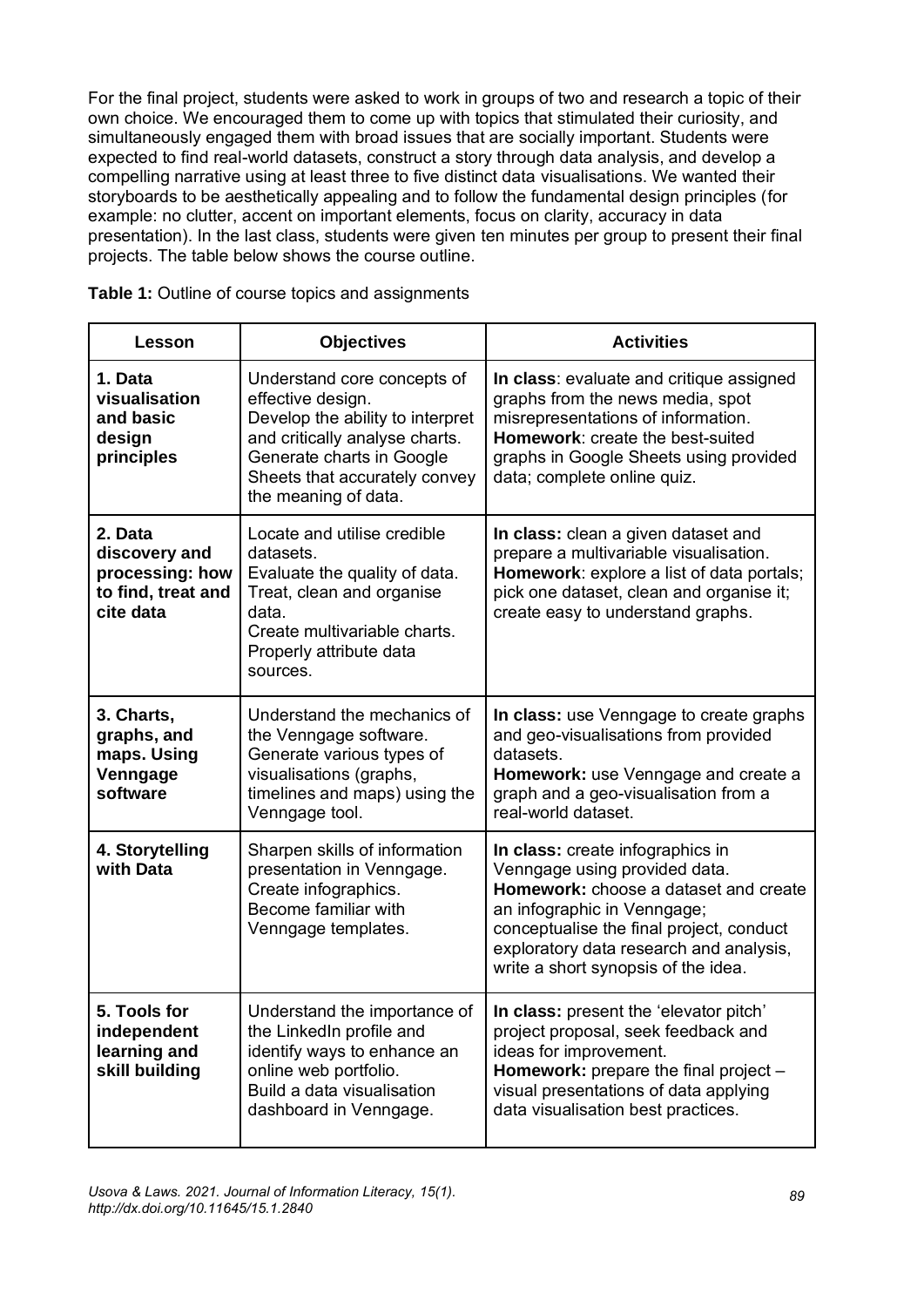| 6. Final projects<br>Present a storyboard with<br>visualisations of insights<br>presentation.<br>gained from data analysis.<br>Wrap-up and<br>Effectively communicate the<br>course<br>connection between<br>assessment<br>visualisations following the<br>narrative thread. | In class: present the project;<br>participate in a course wrap-up<br>discussion;<br>complete the course survey. |
|------------------------------------------------------------------------------------------------------------------------------------------------------------------------------------------------------------------------------------------------------------------------------|-----------------------------------------------------------------------------------------------------------------|
|------------------------------------------------------------------------------------------------------------------------------------------------------------------------------------------------------------------------------------------------------------------------------|-----------------------------------------------------------------------------------------------------------------|

Here are examples of final projects presented by students.



**Figure 1:** China Adult Literacy and Poverty project - image by Zixuan Wang and Taha Kaleem, licensed under CC BY-SA.

*Usova & Laws. 2021. Journal of Information Literacy, 15(1). http://dx.doi.org/10.11645/15.1.2840*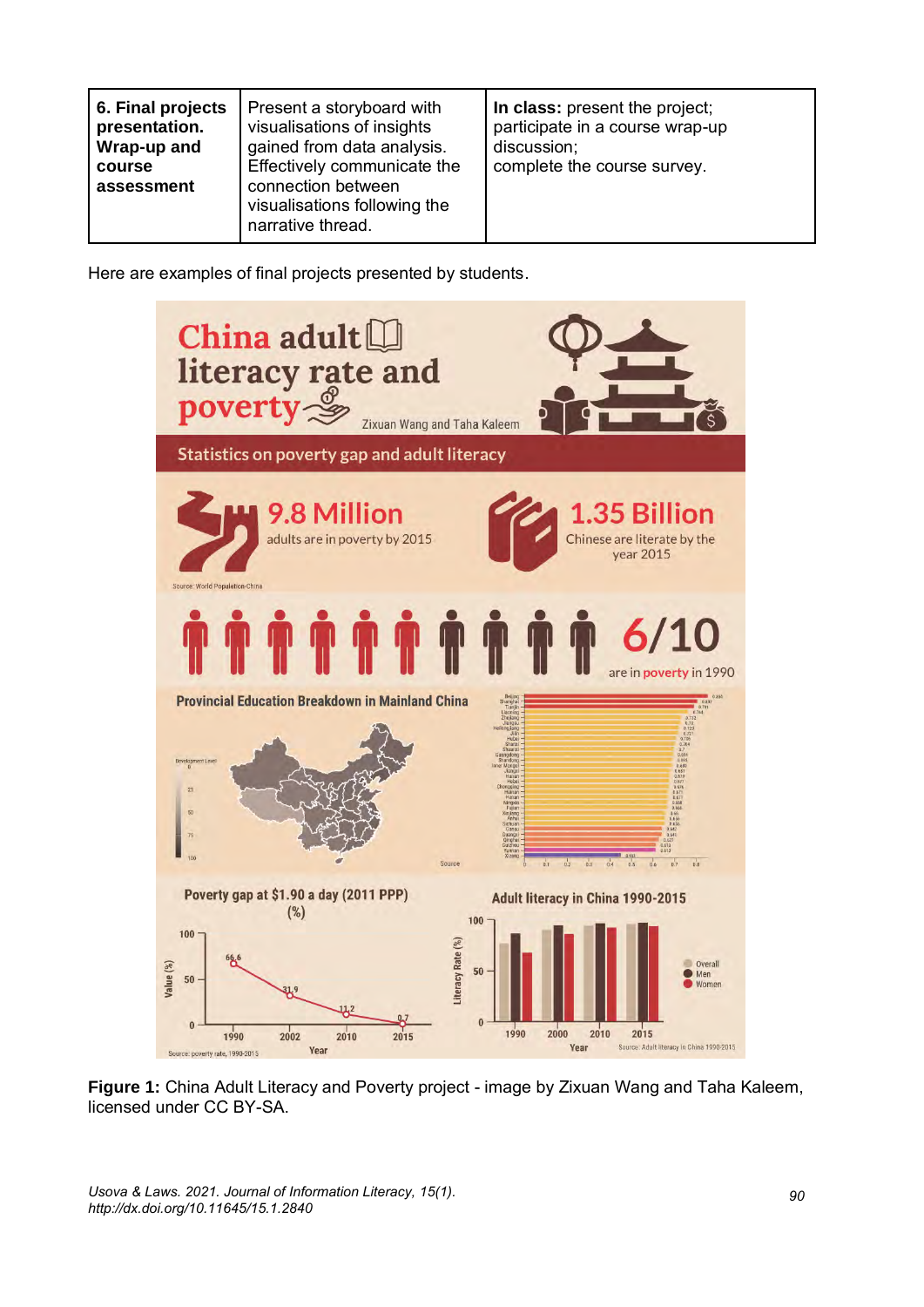

Source: Korean Statistical Information Service

**Figure 2:** A Look at Intermarriage in Korea project - image by Sooin Jessica Choi and Fatima Al-Naimi, licensed under CC BY-SA.

Throughout the course, we collected student feedback and made efforts to improve our teaching. We monitored the students' progress in reaching the learning outcomes set for the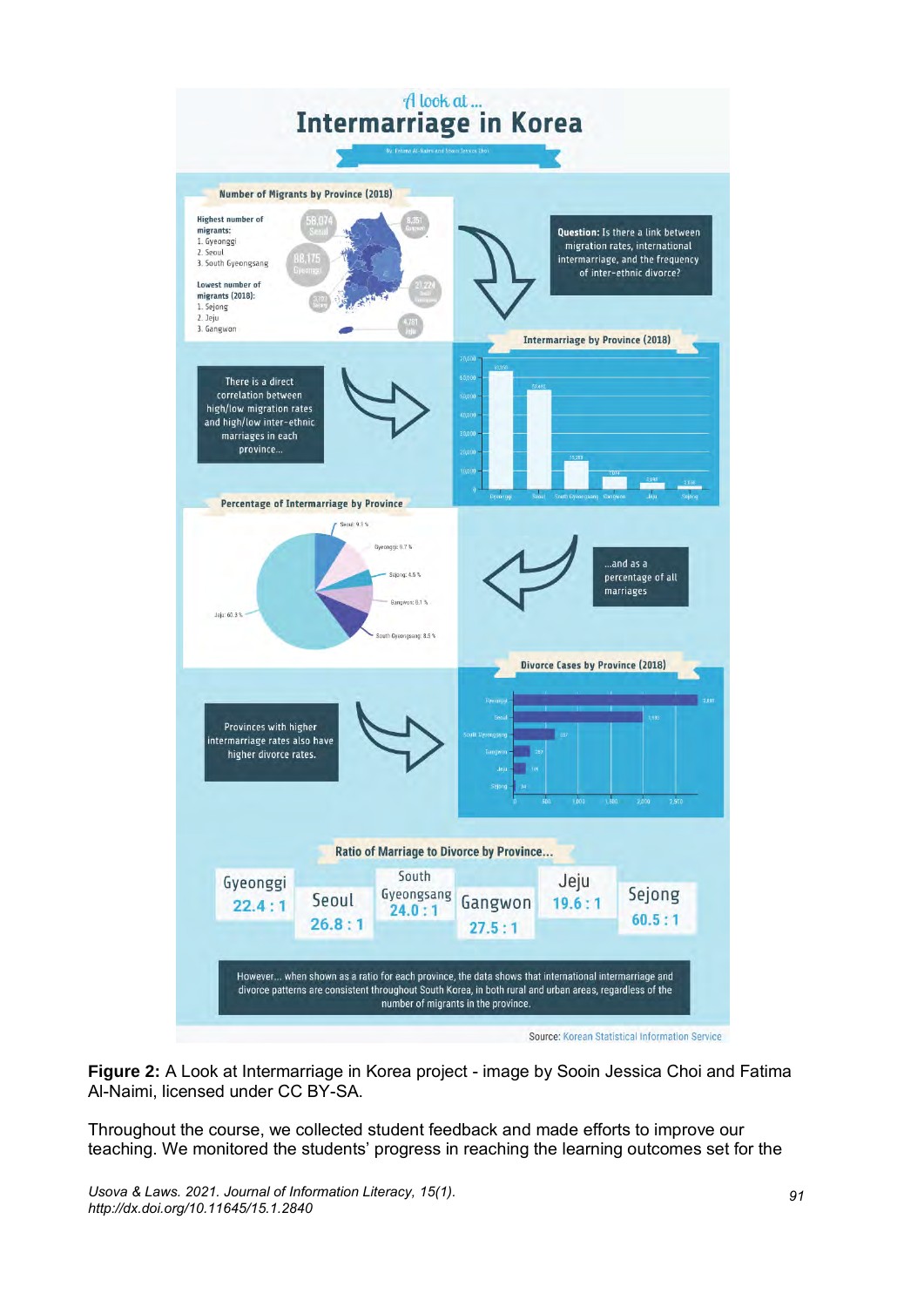course by evaluating homework assignments and the final project. Assessment of in-class activities and homework proved to be valuable. We noted that with each session, the students became more comfortable with the online tools and the assignments. The course grade was pass-fail, and all of the students enrolled successfully completed it. As an opportunity to provide their opinion on the course, students were sent a link to fill out an electronic course-evaluation survey.

# **4. Feedback and reflections**

#### **4.1 Student feedback**

We collected valuable insights from the final debrief conversation and course evaluations. In the debrief conversation at the end of the course, students expressed their overall satisfaction with the course content and delivery. They felt they gained skills that would increase their preparedness for upper level courses and enhance their chances of finding future employment.

Ten out of 14 students (over 70%) completed the institution's anonymous course-evaluation questionnaire. Overall, the feedback was very positive. Students described the course as 'interesting and immersive'. They gave 4.4 on a five-point scale when asked, 'Is the quality of classroom presentation stimulating (consider the effectiveness of discussions, demonstrations, and lectures)?', and 4.1 points for the question, 'To what degree were the stated objectives of the course met?' Participants also commented positively on the instructors' preparedness for the class, the quality of classroom presentations, and the stimulating nature of the materials, which 'encouraged them to do the best work.' They liked our hands-on approach and found the homework assignments helpful.

Students also suggested some improvements. For example, one student noted that, 'classes about finding the data sets from the sources were very dry.' Another student was not happy with the Venngage software and noted, 'I would have preferred it if we tried more sophisticated software … a more advanced approach to data visualisation would have been more enriching.' We recognise this limitation in our approach. Our challenge was that, due to the small number of contact hours, teaching a more complex tool like Tableau was not feasible. In addition, we dealt with a range of student technical abilities. Undergraduates at our university are usually expected to acquire technical skills on their own. Because the curriculum at our institution is writing-intensive, students rarely engage in challenging, technology-based activities during their studies. Our student cohort had clear differences in their technical and critical thinking skills. This presented us with a challenge since we needed to keep the class interesting for more advanced students, while offering support to participants who struggled with certain aspects of the course. The skill disparity became evident when we reviewed their homework and class assignments. The quality of graphs varied, as well as the handling of data. Not all students managed to find pertinent datasets and make sense of numeric data. However, all of the participants developed a deep understanding of concepts and became comfortable with the technology used during the course. Overall, the students succeeded in submitting good quality projects. It was fascinating to see how they managed to apply existing knowledge to new concepts, how creative they were in finding information and how eager they were to experiment. The range of topics submitted for the final project was broad and surprisingly captivating. It was gratifying to see the final works.

The student feedback was very important and will help us improve instruction and make the learning experience more relevant to students' needs. In general, we saw great interest in the course. Students crave the opportunity to learn practical skills that enhance academic work and expand career prospects. Our one-credit course gave them a taste of data analysis and visualisation, and it was clear they wanted more. One student commented, "I would also recommend that the class should be extended to an entire semester. For example, after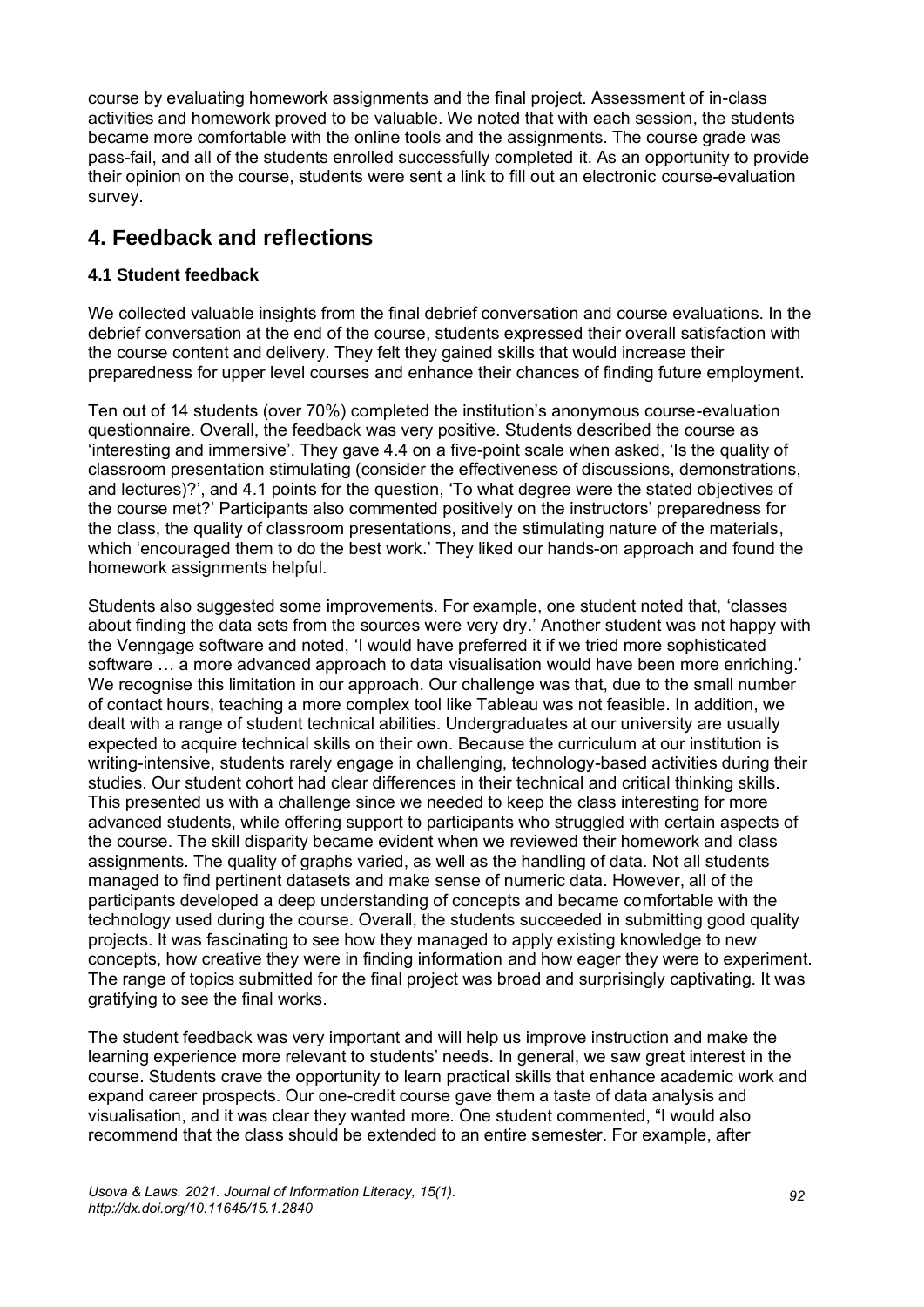Venngage we could have moved on to another software because these computer skills are crucial in this day and age."

#### **4.2 Future directions**

Moving forward, there are several paths we can take to develop the course in the future. To provide students with deeper experience of data management and visualisation, we may consider:

- continuing a one-credit course with improved instruction based on student feedback;
- offering two one-credit bearing courses: one at a basic level and one more advanced:
- exploring opportunities to teach a three-credit course with enhanced content, and more sophisticated technology tools such as Tableau;
- collaborating with a faculty member on course-integrated instruction that will allow students to master data literacy skills based on the course content. The syllabus will be developed together with faculty, and teaching will be shared.

We realise that teaching a semester-long course would be a good option. We could cover more material and ensure that students mastered data processing and data visualisation skills. Moreover, a traditionally graded course tends to be more appealing to students than a pass-fail course. However, offering a stand-alone course led by librarians is probably not the ideal method of teaching, given competing demands for librarians' time and the lack of faculty status for librarians at our institution.

An alternative option would be to teach the course in tandem with a faculty member. The data literacy examples could be tailored to the course subject, allowing students to contextualise their new information skills. However, this option has its own set of challenges. First, there is the challenge of faculty outreach. The chances of establishing a collaborative teaching scenario are heavily dependent on faculty receptiveness to such an idea. Second, present academic culture tends to separate IL teaching from disciplinary teaching (Maybee et al., 2015). Given our circumstances, it would be difficult to get a buy-in for a three-credit course from faculty and the curriculum committee.

In the context of our institution and given the challenges listed above, offering a one-credit course by librarians is presently a more feasible option moving forward.

#### **4.3 Upskilling librarians**

An important takeaway is the necessity for librarians to upskill in the emergent area of data literacy and associated technology tools. IL has served librarians well, but it is important to grow with societal changes. Data literacy is a good example of an area where librarians can expand the services they offer and develop competencies in order to teach students. Likewise, librarians can learn new technology tools and software. The important point is that librarians cannot afford to let technology pass them by if they want to remain relevant in the evolving higher education ecosystem.

Presented with an opportunity to fill a niche, we can leverage our expertise, and find effective solutions to increase librarians' involvement in data literacy instruction. What form it will ultimately take depends on the institutional context and the buy-in of librarians.

### **5. Conclusion**

In the data-driven world, teaching data literacy becomes imperative. As argued, librarians are well positioned to offer instruction in this field, and it fits well with our role in teaching IL. Furthermore, it will strengthen our position as recognised information experts. Considering our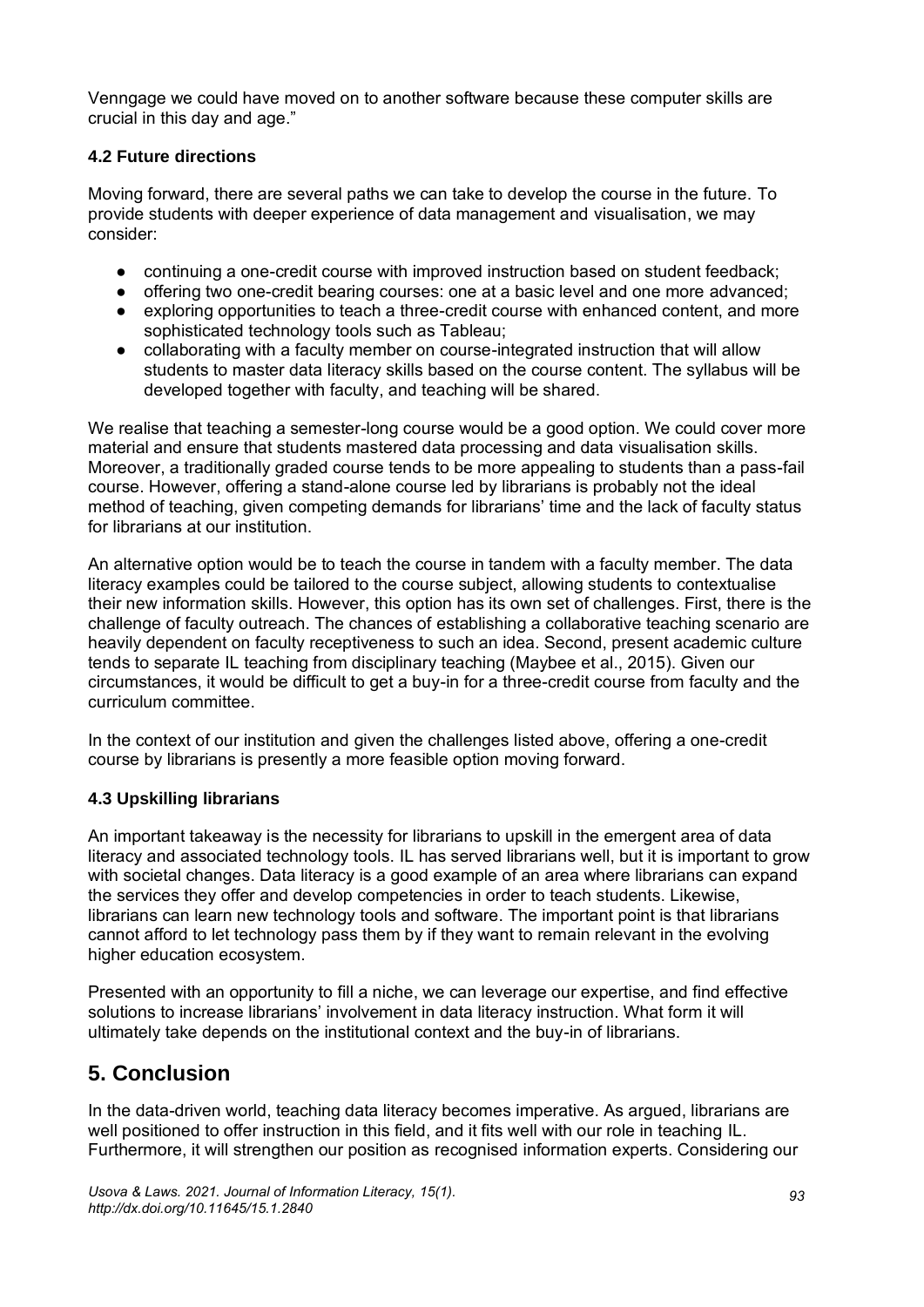experience from the one-credit course pilot, we believe libraries should take on more opportunities to become involved in teaching data literacy. The implementation can take different forms, depending on the institutional setting and existing programming. Our recommendation is to extend librarians' engagement beyond the traditional one-shot instructional model into credit-based, specialised data-literacy instruction.

Taking a leadership role in data literacy requires an investment of time and effort. Librarians need further training to develop an advanced skill set necessary to teach data literacy with confidence:

There is always the question, how 'literate' we, librarians and technologists, should be in order to teach others data literacy. Part of this question concerns the tools. The question puts more pressure on professionals nowadays as the field and industry of data science are advancing daily; this anxiety and need to upgrade ourselves constantly is real (Dai, 2019, p. 8).

It will take some effort to upskill ourselves and become proficient with new technologies but the result is worth it.

Finally, to encourage broader adoption of new practices in academic libraries, a set of standards for data literacy and data visualisation is needed. It would establish norms and guide our instructional activities. The world is evolving, and so should our approach to developing undergraduate competencies. Librarians can make a solid contribution to growing a generation of active citizens who think critically, understand information, find reliable sources, use data ethically, and do not allow others to manipulate their opinion.

#### **References**

Association of College & Research Libraries. (2011, October 27). *ACRL visual literacy competency standards for higher education*.<http://www.ala.org/acrl/standards/visualliteracy>

Association of College & Research Libraries. (2016, January 11). *Framework for information literacy for higher education*.<http://www.ala.org/acrl/standards/ilframework>

Carlson, J., Fosmire, M., Miller, C., & Nelson, M. S. (2015). Determining data information literacy needs: A study of students and research faculty. In J. Carlson & L. R. Johnston (Eds.), *Data information literacy: Librarians, data, and the education of a new generation of researchers* (pp. 11-33). Purdue University Press. [http://dx.doi.org/10.26530/oapen\\_626975](http://dx.doi.org/10.26530/oapen_626975)

Dai, Y. (2019). How many ways can we teach data literacy? *IASSIST Quarterly*, *43(4)*, 1–11[.](https://doi.org/10.29173/iq963) [http://dx.doi.org/10.29173/iq963](https://doi.org/10.29173/iq963) 

D'Ignazio, C., & Bhargava, R. (2018). Creative data literacy: A constructionist approach to teaching information visualization. *Digital Humanities Quarterly*, *12(4)*. Available at: <http://www.digitalhumanities.org/dhq/vol/12/4/000403/000403.html>

Few, S., & Edge, P. (2007). Data visualization: past, present, and future. *IBM Cognos Innovation Center*. [https://www.perceptualedge.com/articles/Whitepapers/Data\\_Visualization.pdf](https://www.perceptualedge.com/articles/Whitepapers/Data_Visualization.pdf)

Kim, J. (2016). Who is teaching data: Meeting the demand for data professionals. *Journal of Education for Library and Information Science, 57(2)*, 161–173*[.](https://doi.org/10.3138/jelis.57.2.161)* [http://dx.doi.org/10.3138/jelis.57.2.161](https://doi.org/10.3138/jelis.57.2.161)